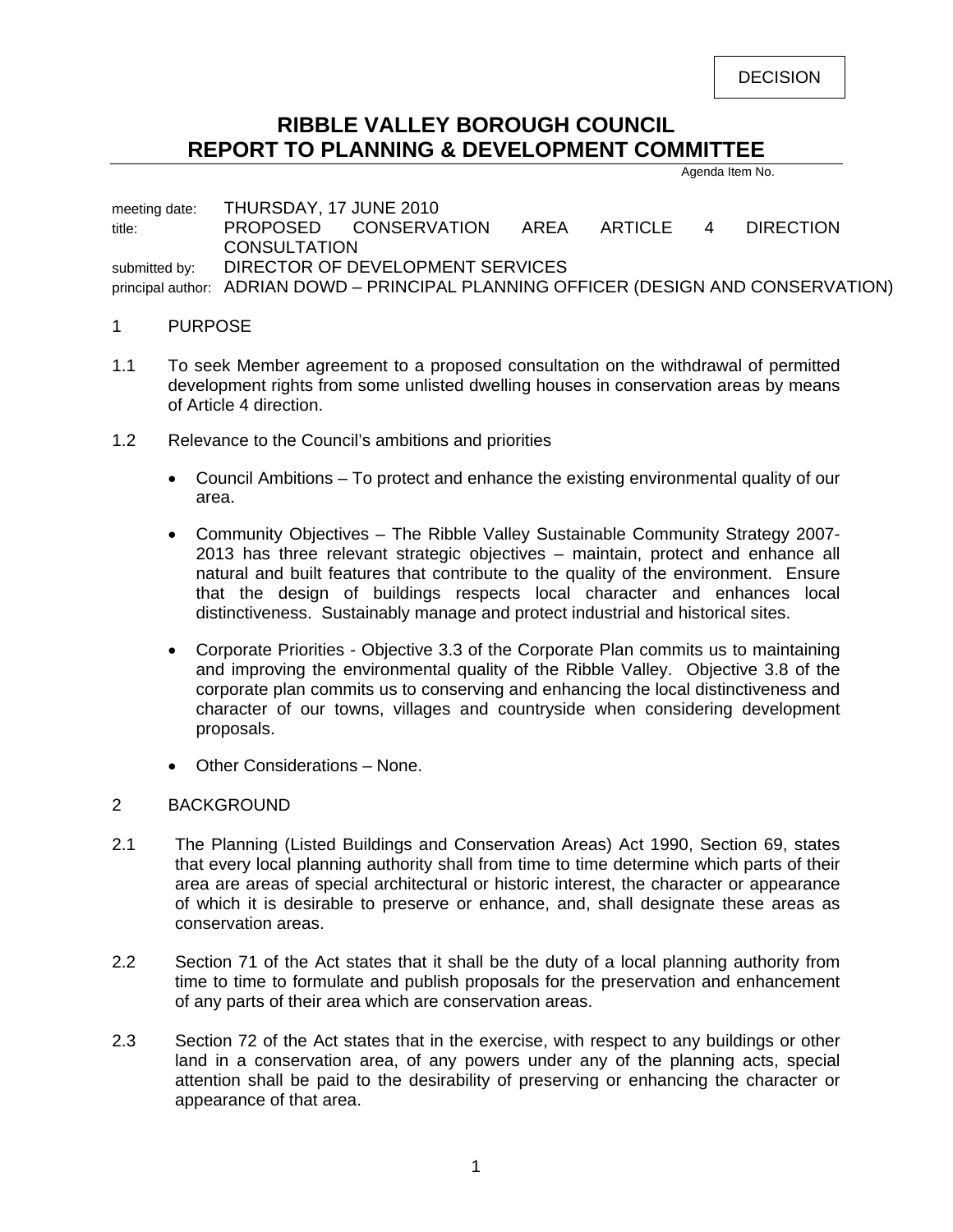- 2.4 The purpose of Article 4 direction is summarised in "Listed Buildings, Conservation Areas and Monuments" (Mynors C, 2006, page 180 – 189), extracts of which appear below: "Some buildings are particularly susceptible to harm caused by a succession of small changes – things that might in other circumstances be of no consequence eg a row of traditional cottages might be spoiled if the occupier of one of them replaced the traditional windows with modern ones with crude plastic frames. And what one does, others are likely to copy". For unlisted buildings in conservation areas, the only protection is through a requirement for planning permission. However, many alterations eg window and door replacement, some boundary wall and chimney demolition, small extensions may be "permitted development". An Article 4 direction restricts the right of the landowners to carry out certain categories of "permitted development". The affect is not that developments within a particular category can never be carried out, but that it is no longer automatically permitted and the local planning authority can control as appropriate development that may otherwise harm the character or integrity of an area.
- 2.5 English Heritage's "Guidance on the Management of Conservation Areas" (5.13 5.22, 2006) provides a comprehensive discussion of the scope, use and implementation of Article 4 directions:

 "Under Schedule 2 of the Town and Country Planning (General Permitted Development) Order 1995, a general planning permission is granted for a range of minor developments, subject to limits and conditions designed to protect amenity and the environment. "Permitted development" rights are, however, more restricted in conservation areas than elsewhere for certain types of development: these include the addition of dormer windows to roof slopes, various types of cladding, the erection of satellite dishes fronting a highway and a reduction in the size of permitted extensions.

 Articles 4(1) and 4(2) of the General Permitted Development Order (GPDO) enable local planning authorities to make certain directions withdrawing the permitted development rights given under the Order. Article 4(2) directions apply only to parts of dwelling houses and associated buildings and structures that front onto highways, waterways or open spaces. They can be confirmed by local authorities once the direction has been advertised locally and notice served on residents, without reference to the First Secretary of State. Article 4(1) directions can be used to withdraw permitted development rights on any type of land or building, whether or not fronting onto highways, waterways or open spaces, but they need to be approved by the First Secretary of State. Unfortunately, some conservation areas will already have undergone such significant loss of historic features that this procedure is no longer appropriate.

 In detail, Article 4(2) directions may be used to withdraw permitted development rights for a prescribed range of development which materially affects aspects of the external appearance of dwelling houses in conservation areas. This includes the erection, alteration, or removal of a chimney; various kinds of development fronting a highway, waterway, or open space, such as the enlargement, improvement, or other alteration of a dwelling house; the construction of an external porch; and the painting of a dwelling house, or of a building or enclosure within its curtilage. Article 4(2) directions may also be used in a conservation area to withdraw the permitted development rights to demolish a gate, fence, wall or other means of enclosure, if it is within the curtilage of a dwelling house and fronts a highway, waterway or open space.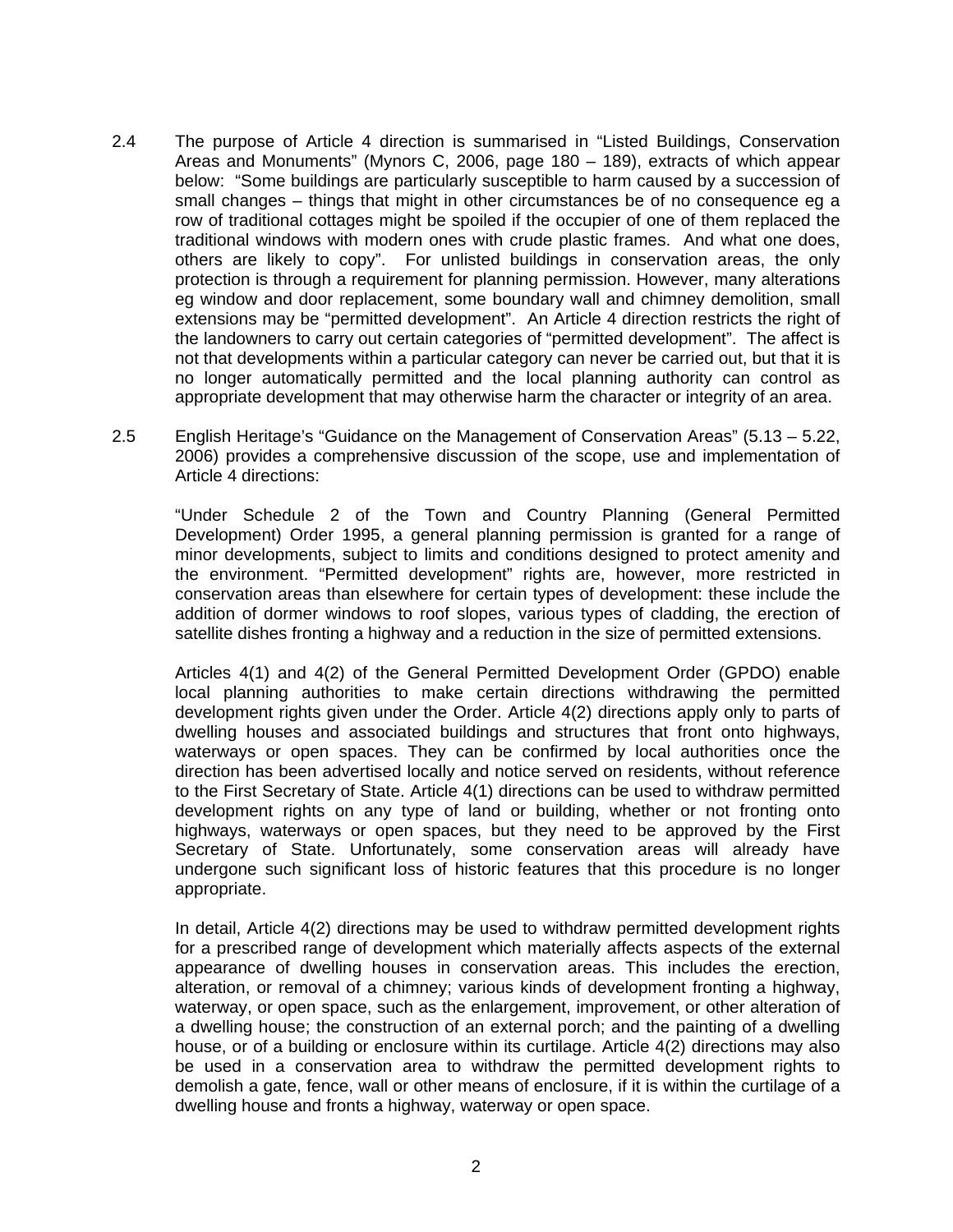Article 4(2) directions can be selective both between and within the categories of development specified. The removal or alteration of a particular type of architectural feature which is important to the character or appearance of the conservation area, such as distinctive windows, doors and fanlights, or cornices, parapets and other characteristic architectural details, could be specified in the direction. Local authorities are not required to obtain the approval of the First Secretary of State to serve a direction: but they should notify local people and take account of public views before deciding whether to confirm it. A direction should be confirmed within six months, or it lapses.

 For the direction to become effective once confirmed, the local authority must give notice by advertisement in a local newspaper and normally serve a notice on the occupier or owner (if there is no occupier) of all the properties affected by the direction.

 Article 4(1) directions need to be approved by the First Secretary of State, either by submission of a prior application for approval (via the government Regional Office), or by confirmation of the direction within six months of its service, if the matter is urgent. English Heritage is of the view that, if the exercise of the permitted development rights concerned within a conservation area could materially detract from the special interest of the area, then the local authority should consider seeking an Article 4(1) direction. This is often desirable to protect investment already made in the area by private owners and/or developers, by the local authority, and through central government grant-aid. The existence (or proposed establishment) of a publicly-funded grant scheme can also be cited in support of a proposal for an Article 4(1) direction.

 When considering seeking an Article 4(1) direction, local authorities should contact the relevant government Regional Office and discuss informally the scope and presentation of the proposed direction, before making an application.

 The fact that an area is a conservation area does not, of itself, automatically justify making an Article 4(1) direction – as PPG 15 makes clear. Directions in conservation areas are more likely to be approved, however, where they are justified by a clear assessment of the area's special architectural and historic interest; where the importance to the special interest of the features in question is established; where the local authority can demonstrate local support for the direction; and where the direction proposes the minimum withdrawal of permitted development rights necessary to achieve its objective. Careful definition and a reasoned argument in support of the proposed direction and its extent are, therefore, essential in making the case to the government Regional Office.

 Although the First Secretary of State is not required to explain disallowing a direction, government offices usually make the reasons known to the local authority – which of course remains free to make a revised application. Full guidance on Article 4 directions is given in DoE Circular 9/95.

 When a direction is proposed, the local authority should consider carefully whether to consult the public at the outset, since, in some cases, a lengthy consultation period may provoke the carrying out of the very works which the direction would control. If this seems likely, the direction should be served and consultation undertaken subsequently: if not confirmed following consultation, the direction will lapse. It may be possible for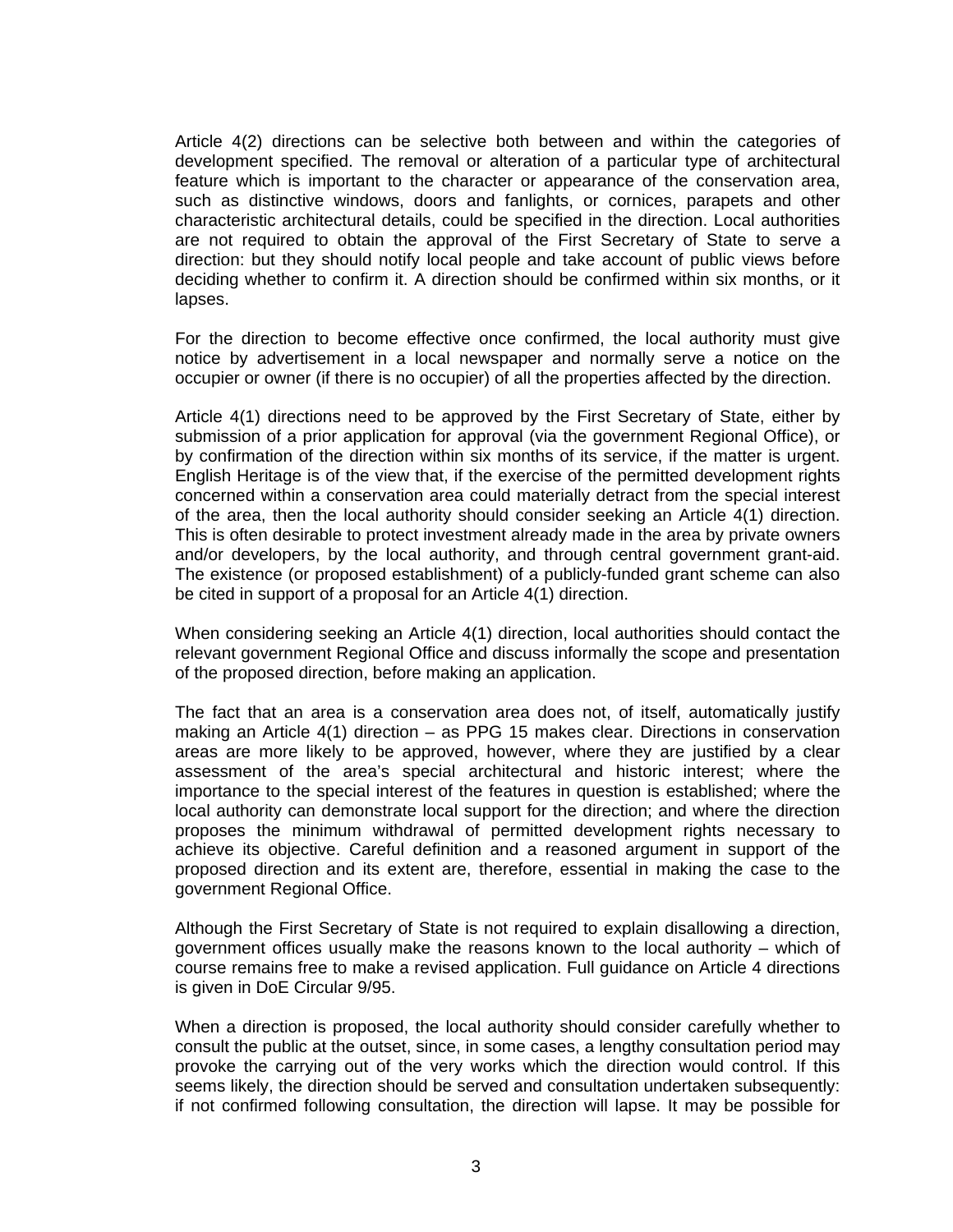compensation to be claimed from the local authority if permission is refused following an application that was only required as a result of the Article 4 direction, but this is rare. The calculation of the sum involved is a complex matter, requiring specialist legal and valuation advice.

 Generally and subject to the guidance in Appendix D of DoE Circular 9/95, General Development Order Consolidation, permitted development rights should only be withdrawn where there is firm evidence to suggest that permitted development which could damage the character or appearance of a conservation area is taking place or is likely to take place, and which therefore should be brought within full planning control in the public interest. Once an Article 4 direction has been confirmed, the local authority will need to monitor the area to which it applies and pursue any breaches. A photographic survey made at the time the direction is made will provide a useful baseline for future monitoring and dealing with subsequent enquiries, especially when properties change hands."

2.6 More recent encouragement for local planning authorities to consider the use of Article 4 direction has been provided in English Heritage's "Guidance on Making Article 4 Directions" (December 2009). This concludes that "although requiring an initial investment of some resources, making a direction is usually worthwhile for its long term benefits".

 The guidance notes that with care to ensure that all the relevant formalities are completed (see attached flow chart), the process of making a direction is relatively straightforward. It also discusses the concerns which local planning authorities sometimes have because of resource implications, uncertainties about their likely effectiveness and possible claims for compensation:

 Resource Implications – the making of an Article 4 direction will involve additional resources, but experience shows that a direction is worthwhile for its long term benefits. The evidence to justify it (a real and specific threat to the character of the conservation area) may be available already from the conservation area character appraisal and the extent and scope of the direction ideally should already be identified as part of the management plan. The process of preparing the management plan provides an opportunity for consultation on the proposed direction (if thought appropriate).

 Identification of properties and controls – the properties to which a direction applies, and the classes of development which are to be brought under control, should be considered carefully. Permitted development (PD) rights should only be withdrawn in exceptional circumstances, where there is a real and specific threat: best practice is to assess the need for a selective Article 4 direction as part of the preparation of management proposals for the conservation area. if there are properties within the area to which the direction need not apply (eg flats or commercial properties) these should be identified when the direction is drawn up and excluded from it. An Article 4(2) can be applied non selectively, or 'blanket fashion' to the whole of a conservation area, whether or not it applies to all the properties within it, but this does not constitute best practice.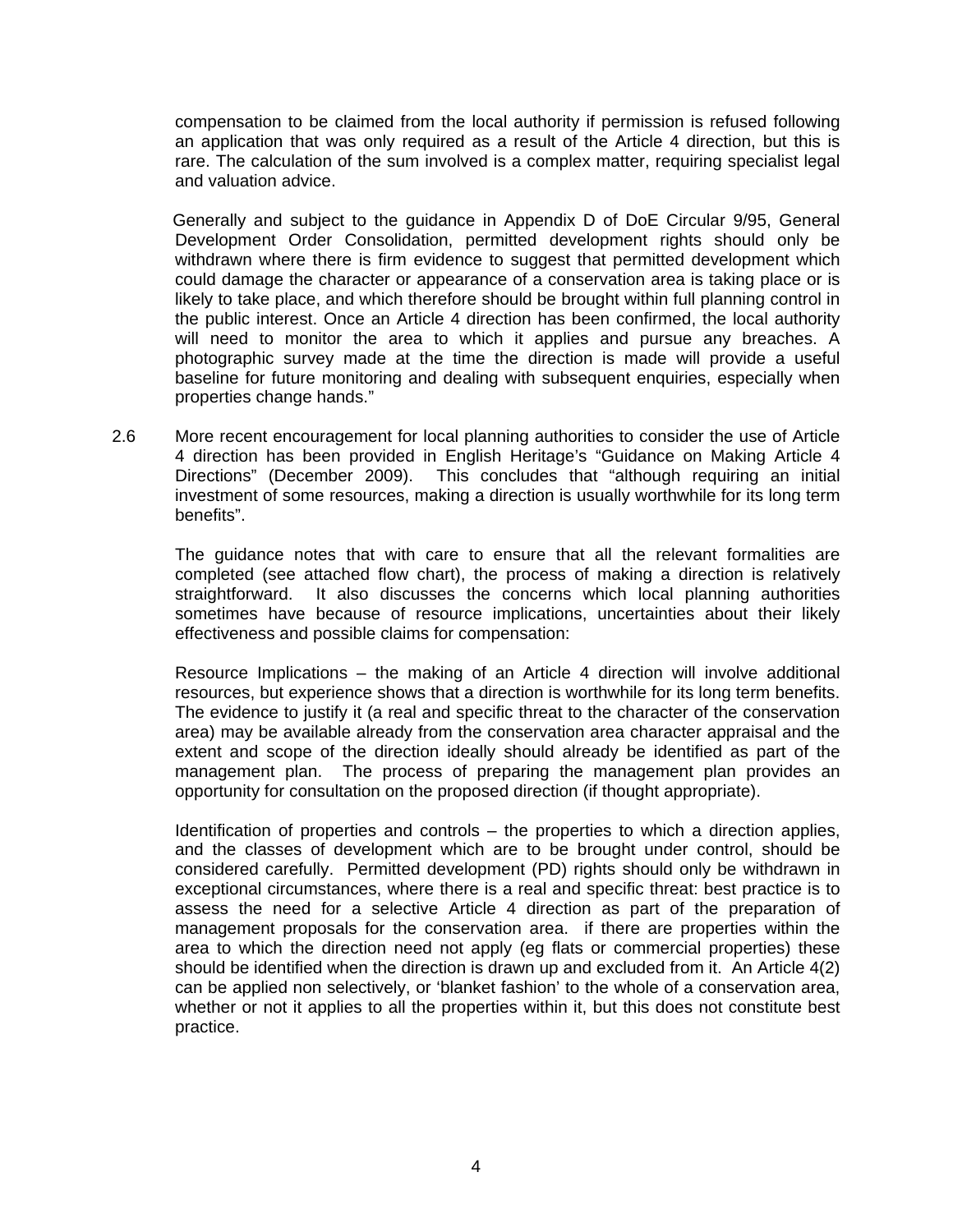Effectiveness – Article 4(2) directions can be extremely effective particularly when:

- Developed as part of a management plan for the conservation area;
- Are selective in response to the evident threat of harm (ie withdraw the relevant classes of PD rights) and of the appropriate extent;
- Are backed up by a dated photographic record;
- Are supported by guidance on appropriate repair and alteration;
- Have a level of public support, and more importantly
- Are monitored by the local authority and prompt enforcement action taken if any breaches occur.

 Increase in planning applications – recent research on the impact of Article 4 direction identified that a local authority can expect to receive 1 or 2 additional planning applications per week (depending of course on the number and nature of its conservation areas). Clear, concise controls backed up by appropriate guidance, tend to encourage like for like repair or replacement in matching materials which do not require planning permission.

 Compensation – compensation may be payable if permission is refused following an application made as a result of an Article 4 direction. The calculation of the level of compensation would be based on the loss of value of the property, as a result of the restriction of PD rights. Compensation claims are extremely rare. In a recent study, no evidence was found for any such payments having been made.

2.7 Planning Policy Statement 5: Planning for the Historic Environment (PPS5) replaced PPG15 and PPG16 in March 2010. Policy HE14: Permitted Development and Article 4 Direction states:

 "Local planning authorities should consider whether the exercise of permitted development rights would undermine the aims for the historic environment. If it would, local planning authorities should consider the use of an Article 4 direction to ensure any development is given due consideration".

- 2.8 The Heritage Environment Planning Practice Guide (March 2010) contains guidance to be considered alongside the policy in PPS5. At paragraph 46 it is noted that revisions to the process by which Article 4 directions are made are scheduled for April 2010. Paragraph 48 states that conservation area appraisals can be particularly helpful for informing local planning authorities about adverse impacts on conservation areas that could be addressed through the issuing of an Article 4 direction.
- 2.9 A letter received in April 2010 (in response to an enquiry concerning Kirk Mill Conservation Area from the Borough Council) from the Government Office for the West Midlands (responsible for such matters) suggests how the changes in 2.8 might be framed "revised GPDO came into effect on 6 April…. According to the new legislation, although Article 4(1) directions still need to be submitted to the Secretary of State, the revised procedures remove the requirement for the Secretary of State to approve them, and his role now appears to have become one of oversight and intervention to amend or revoke directions where necessary, although we have not had any specific instructions yet at GOWM… also, new regulations have been issued regarding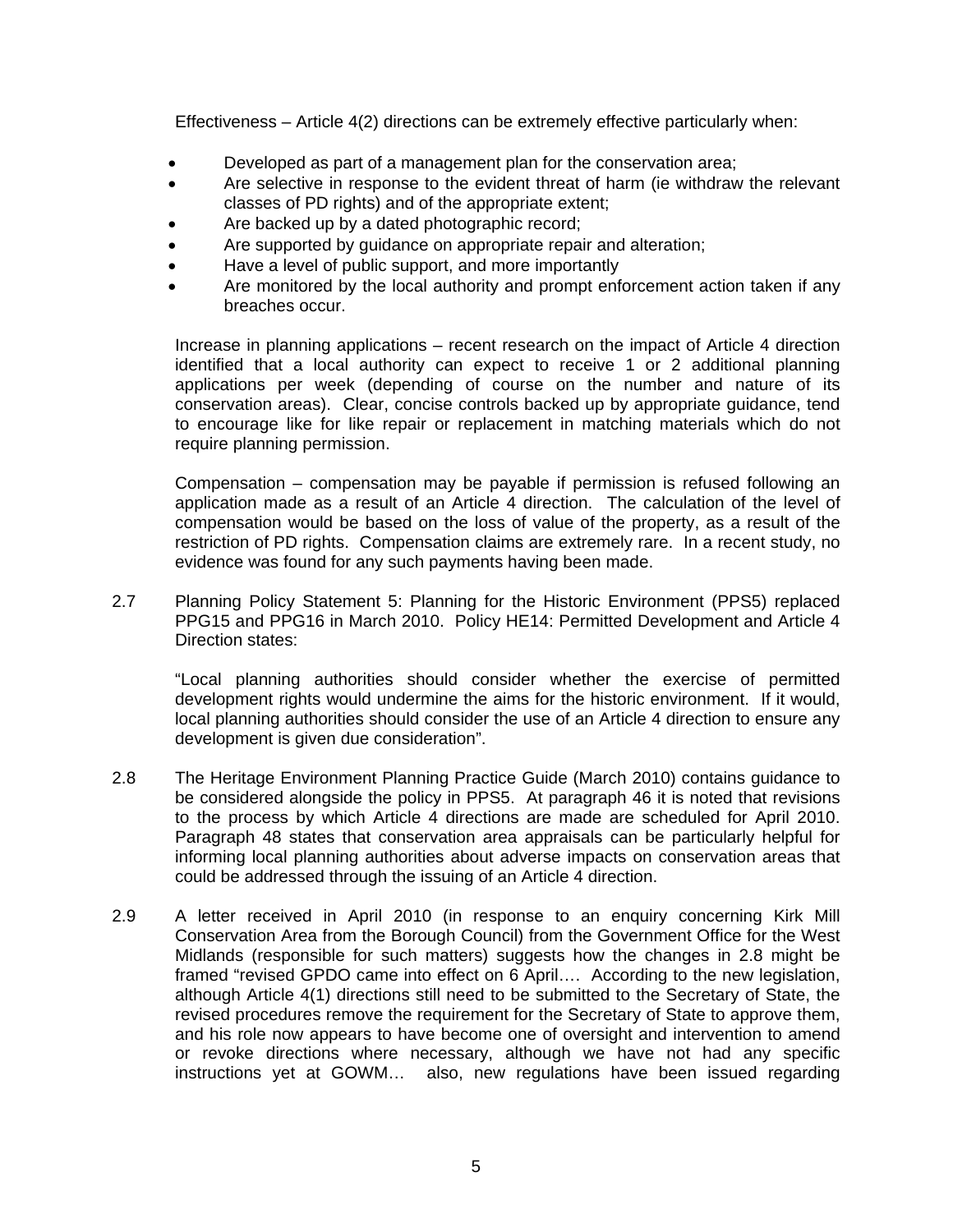compensation in respect of Article 4 directions… need to consult our policy team at CLG at each stage until we have established the protocol".

2.10 In April 2007 Planning and Development Committee designated four new conservation areas and a number of conservation area extensions, and adopted conservation area appraisals produced by The Conservation Studio consultants. The appraisals included the recommendation of Article 4 directions for specific properties within the Borough's conservation areas (those contributing significantly to character and which retained their traditional features) as illustrated on the associated appraisal maps. The appraisals were subject to public consultation and five comments were received in respect of the consultant's suggestion of Article 4 directions. No objections were received but two responses asked for the owners/occupiers of the properties to be individually consulted on any proposed Article 4 directions.

#### 3 ISSUES

3.1 The gradual erosion of the character and appearance of conservation areas has resulted in English Heritage incorporating conservation areas within its yearly "Heritage at Risk" report and indicators. The initiating 2008 report in this regard formed part of a campaign to redress the 1 in 7 conservation areas found to be at risk (ie deterioriated over last 3 years or expected to do so over the next 3 years). The report states that "the problems fall into two categories: what owners and residents do or fail to do to their properties and how the council maintains the streets and public spaces..".

The report indicated that the top 10 threats facing conservation areas are:

1. Unsympathetic replacement doors and windows (83% of conservation areas)

 The English House Condition Survey (2006) found that 40% of houses built between 1850 and 1899 now have PVCu double glazed windows and all the evidence suggests that the proportion of historic houses with PVCu windows will continue to rise significantly

- 2. Poorly maintained roads and pavements (60%).
- 3. The amount of street clutter (45%).
- 4. Loss of boundary walls, fences or hedges (43%).
- 5. Unsightly satellite dishes (38%).
- 6. The effects of traffic calming or traffic management (36%).
- 7. Alterations to front elevations, roofs and chimneys (34%).
- 8. Unsympathetic new extensions (31%).
- 9. The impact of advertisements (23%).
- 10. Neglected green spaces (18%).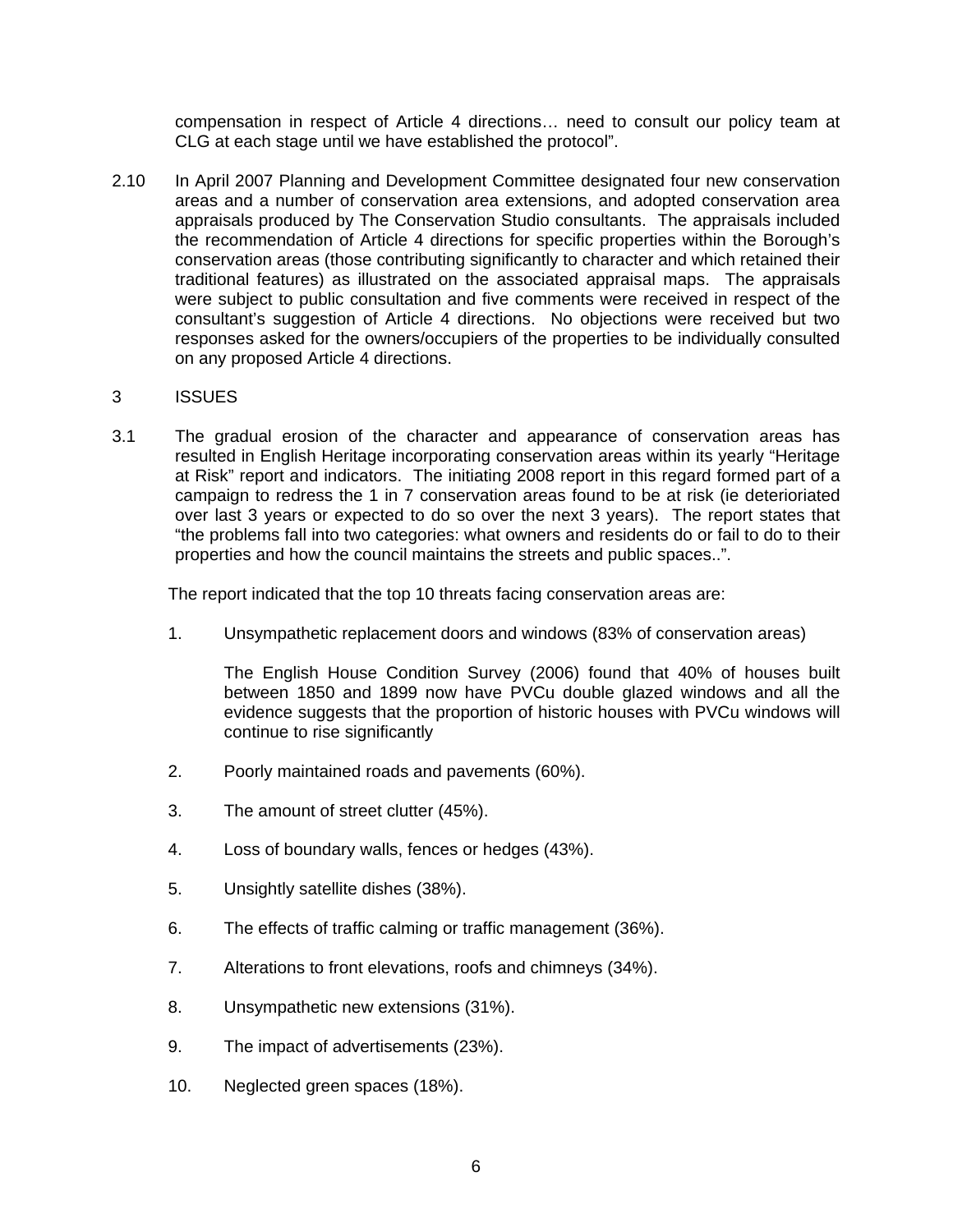Dr Simon Thurley, Chief Executive, English Heritage commented:

 "If we were to ask for just two things from this campaign, they would be these. First, that councils use the powers they already have to apply Article 4 directions in conservation areas, giving them control over small changes to things like doors, windows, roofs and fences, which, unchecked, lead to slow but irreversible decline. Does a row of Victorian villas with plastic windows lift your spirits? I doubt it. Second, that councils pay more attention to the public elements. Cluttered streets, patchwork pavements, intrusive traffic calming, abandoned buildings, an unkempt park, these soon add up to a pervasive air of neglect…

 Everyone must work together – the council and the community as a whole. Article 4 directions need local community backing and dealing with streets and open spaces should involve all parts of the council, not just planning teams, but the highways, environmental services, health and education departments whose buildings and maintenance programmes are crucial to the appearance of conservation areas.

 Conservation areas help to underpin community cohesion. They are the local heritage that local people pass on. Join our campaign to improve England's conservation areas and you will be helping not only yourselves, but your neighbours, your children and your children's children."

The report also refers to a recent survey of estate agents which reveals that:

- 1. Unsympathetic replacement windows and doors, particularly plastic/PVCu, is the single biggest threat to property values in conservation areas;
- 2. Poorly maintained highways or paving and unsympathetic extensions and alterations are also considered to be particular problems;
- 3. 82% feel that original features tend to add financial value to properties and 78% think they help a property to sell more quickly;
- 4. Three quarters believe that a well maintained conservation area adds to the value of the properties within it. Confidence in the area keeping its character and the attractive environment are the two key reasons;
- 5. Residential properties within conservation areas sell for more than equivalent properties not in a conservation area;
- 6. 82% of estate agents feel that only a minority of their clients have a reasonable understanding of the additional controls in conservation areas.
- 3.2 The concerns of English Heritage were unfortunately recently illustrated by a development within the newly (February 2010) designated Kirk Mill Conservation Area at Chipping (see photographs appended). The works did not require either planning permission or conservation area consent.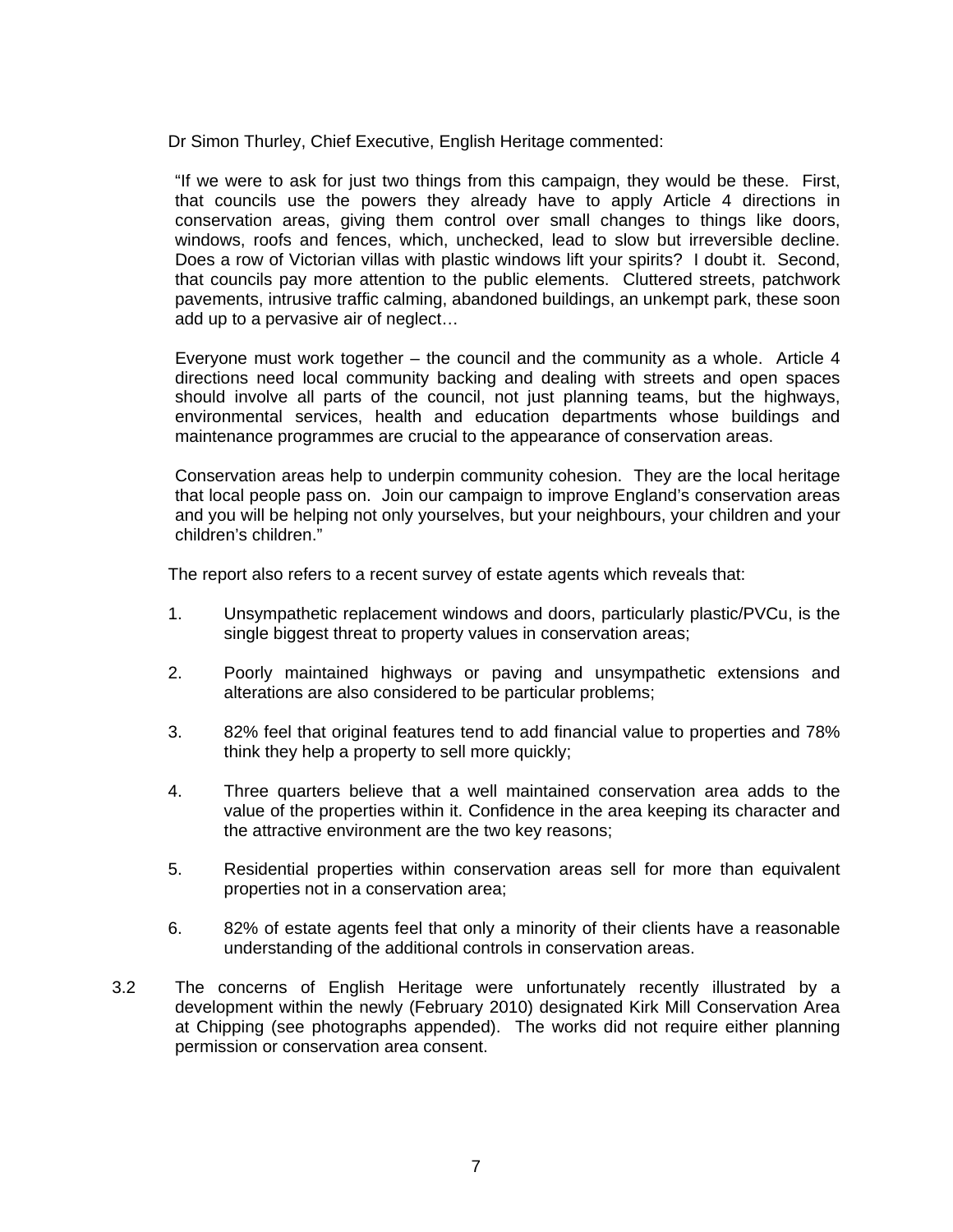#### 4 RISK ASSESSMENT

- 4.1 The approval of this report may have the following implications:
	- Resources Planning applications generated by the making of an Article 4 direction are not fee earning. Where an application for planning permission is made following an Article 4 direction compensation may be payable if permission is refused. English Heritage advise that the most significant factor in the effectiveness of Article 4 directions is their monitoring and the undertaking of prompt enforcement action if breaches occur.
	- Technical, Environmental and Legal The Council has a statutory duty to keep conservation area designations under review and to prepare and monitor management proposals.
	- Political N/A.
	- Reputation N/A.

#### 5 CONCLUSIONS

5.1 Conservation area designation provides limited additional planning control on development. A lot of work potentially having a dramatic and negative impact upon the character and appearance of conservation areas, is "permitted development". This worrying situation is compounded by the limited applicability of conservation area consent controls following the judgement in Shimizu (UK) Ltd v Westminster CC (1996). Mynors (2006, page 353) concludes on this decision that:

 "Conservation area consent will only be needed for the carrying out of works in a conservation area provided that they are, as a matter of fact, carried out on such a scale as to amount to the 'demolition' of a whole building. This would include, for example, the removal of an entire building; or the removal of all of it except the façade; or the removal of an entire front garden wall. But it would not include the removal of a single window, or a whole shop front; nor the removal of one wall of a building, prior to adding on an extension (even before consent had been granted for the new work); nor the removal of a porch, or the knocking of a hole into a wall; nor the removal of architectural details such as finials, gate-piers and so on. These would all be 'alterations'."

 The results are to be found nationally (English Heritage's 'Conservation Areas at Risk' report and campaign) and locally (eg Kirk Mill Conservation Area).

5.2 However, I am mindful of Section 71 of the Planning (Listed Buildings and Conservation Areas) Act 1990 and of the duty of local planning authorities "to formulate and publish proposals for the preservation and enhancement of any parts of their area which are conservation areas", and of the recent invitation to local authorities at PPS5 Policy HE4: Permitted Development and Article 4 Directions to consider whether the exercise of permitted development rights would undermine the aims for the historic environment.